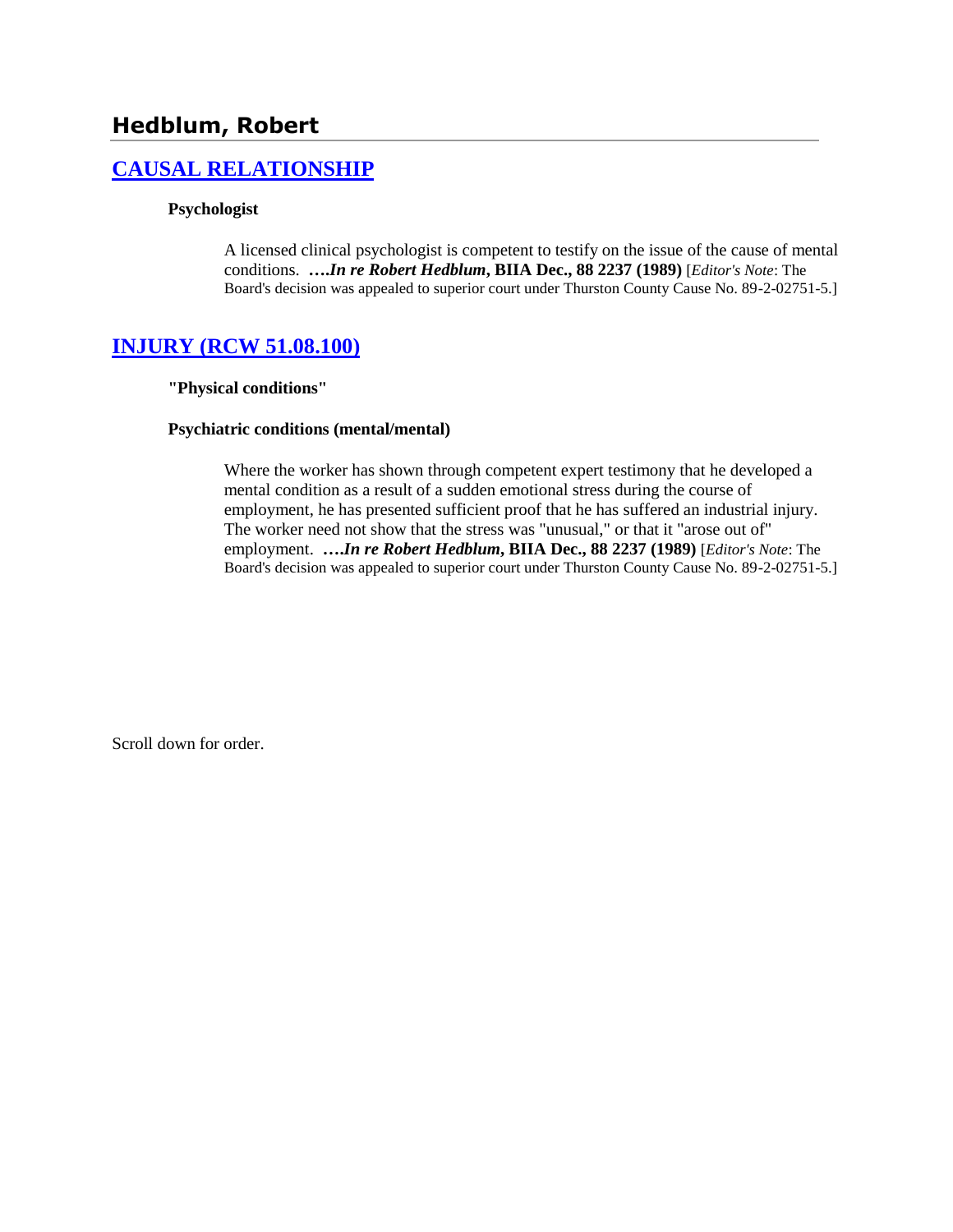## **BEFORE THE BOARD OF INDUSTRIAL INSURANCE APPEALS STATE OF WASHINGTON**

**)**

**IN RE: ROBERT A. HEDBLUM ) DOCKET NO. 88 2237**

**CLAIM NO. K-307268 ) DECISION AND ORDER**

APPEARANCES:

Claimant, Robert A. Hedblum, by Connolly, Holm, Tacon, McPhee & Meserve, per Avelin P. Tacon, III

Employer, U.S. Intelco Networks, Inc., by Fristoe, Taylor & Schultz, Ltd., P.S., per Tad A. Sowers

Department of Labor and Industries, by The Attorney General, per Stephen T. Reinmuth and Deborah Lazaldi, Assistants

This is an appeal filed by the claimant on May 26, 1988 from an order of the Department of Labor and Industries dated April 27, 1988 adhering to the Department order of October 9, 1987 rejecting the claim on the basis that the condition was not the result of the exposure alleged; that there was no industrial injury as defined by the industrial insurance laws; that the condition preexisted the alleged injury and was not related thereto; and that the condition was not an occupational disease as contemplated by RCW 51.08.140. **REVERSED AND REMANDED**.

# **DECISION**

Pursuant to RCW 51.52.104 and RCW 51.52.106, this matter is before the Board for review and decision on a timely Petition for Review filed by the claimant to a Proposed Decision and Order issued on April 18, 1989 in which the order of the Department dated April 27, 1988 was affirmed.

The Board has reviewed the evidentiary rulings in the record of proceedings and finds that no prejudicial error was committed and said rulings are hereby affirmed.

The issues presented by this appeal and the evidence presented by the parties are adequately set forth in the Proposed Decision and Order.

Mr. Hedblum alleges he suffered an industrial injury or developed an occupational disease during the course of his employment as a senior analyst programmer with U.S. Intelco Networks, Inc. on April 18, 1987. On Saturday, April 18, 1987 Mr. Hedblum was working overtime to complete a computer program scheduled to go into production on Monday, April 20th. Shortly after beginning work on Saturday, Mr. Hedblum informed his supervisor that he had "lost the program."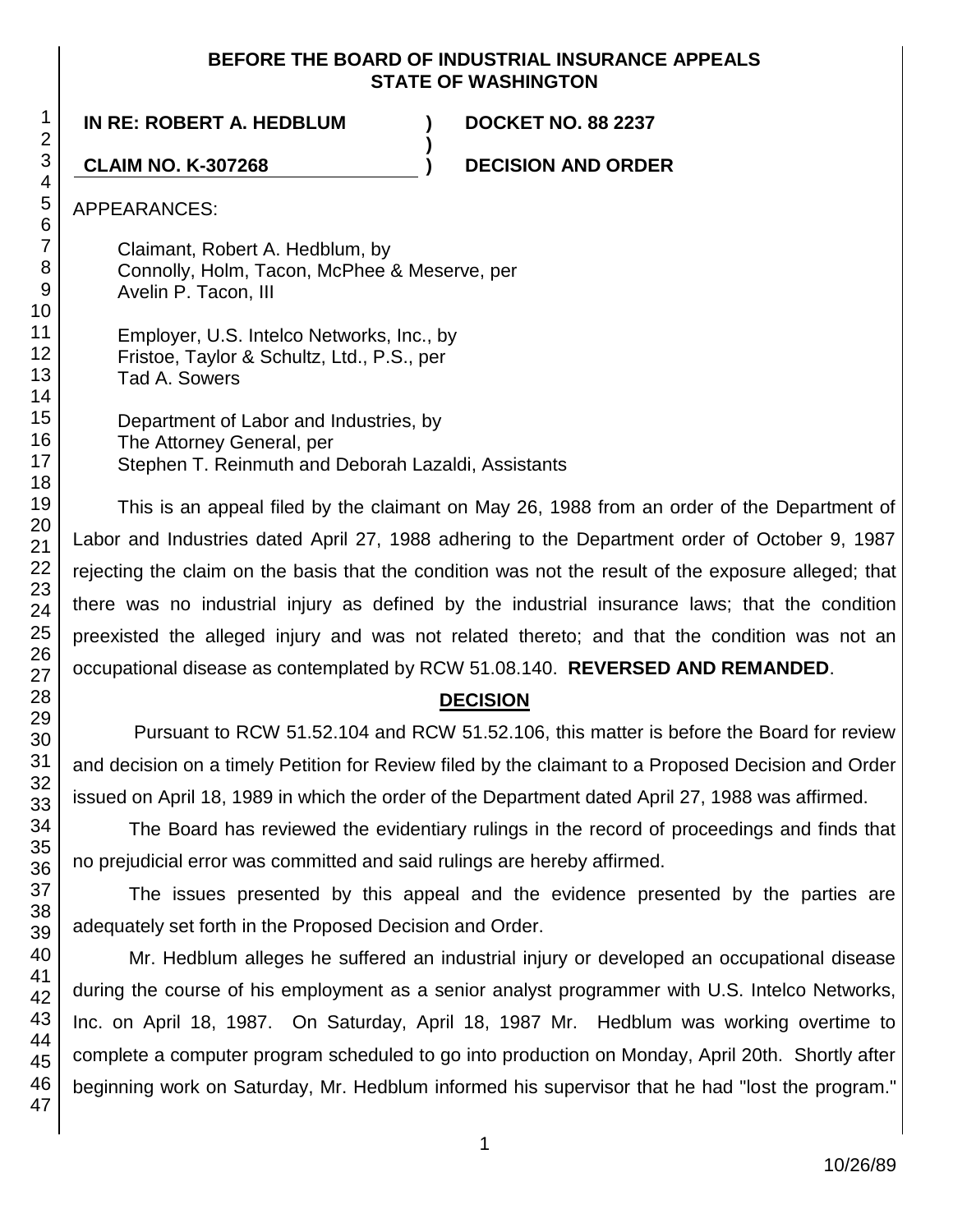Believing he had completely deleted the program and it could not be reconstructed by Monday, Mr. Hedblum became anxious and confused. He left the building stating he needed some fresh air. He never returned to work for U.S. Intelco.

Mr. Hedblum sought help from Stephen M. Langer, a clinical psychologist. Mr. Hedblum's condition was diagnosed as an anxiety reaction, which Dr. Langer attributed to the emotional stress caused by Mr. Hedblum's work situation at U.S. Intelco on August 18, 1987.

We agree with the analysis set forth in the Proposed Decision and Order that Mr. Hedblum has not established that he suffers from an occupational disease as defined by RCW 51.08.140. However, we disagree with the conclusion of the Industrial Appeals Judge that the incident of April 18, 1987 did not constitute an industrial injury.

Based on his interpretation of Sutherland v. Dept. of Labor & Indus., 4 Wn.App. 333, 481 P.2d 453 (1971), the Industrial Appeals Judge concluded that only emotional stress of an "unusual" nature could constitute an industrial injury as that term is defined in RCW 51.08.100. We disagree with this interpretation. We believe that the court in Sutherland referred to "unusual" emotional stress because the medical condition developed by the claimant in that case was a heart attack. Under Windust v. Dept. of Labor & Indus., 52 Wn.2d 33, 323 P.2d 241 (1958), a heart attack is not compensable as an industrial injury unless it is caused by "unusual" physical exertion or emotional stress. Mr. Hedblum did not suffer a heart attack, but developed a mental condition as a result of the emotional stress occurring during the course of his employment on the morning of April 18, 1987. In this case, there is no requirement that the emotional stress be of an "unusual" nature. See In re Laura Cooper, BIIA Dec., 54,585 (1981) at 4.

We turn then to the question of whether Mr. Hedblum has established a causal relationship between the mental condition he developed and his sudden realization that the computer program had been erased and lost. The only health care provider to testify was Dr. Langer, the clinical psychologist who treated Mr. Hedblum seven times between May 12, 1987 and July 16, 1987. Before we can determine if the testimony of Dr. Langer is sufficient to establish a prima facie case, we must decide whether, under the industrial insurance laws, a clinical psychologist is qualified to give an opinion on the causal relationship between a mental condition and an event occurring at work.

In 1973, this Board addressed the question of whether a chiropractor is qualified as an expert witness to testify as to the causal relationship between a claimant's low back condition and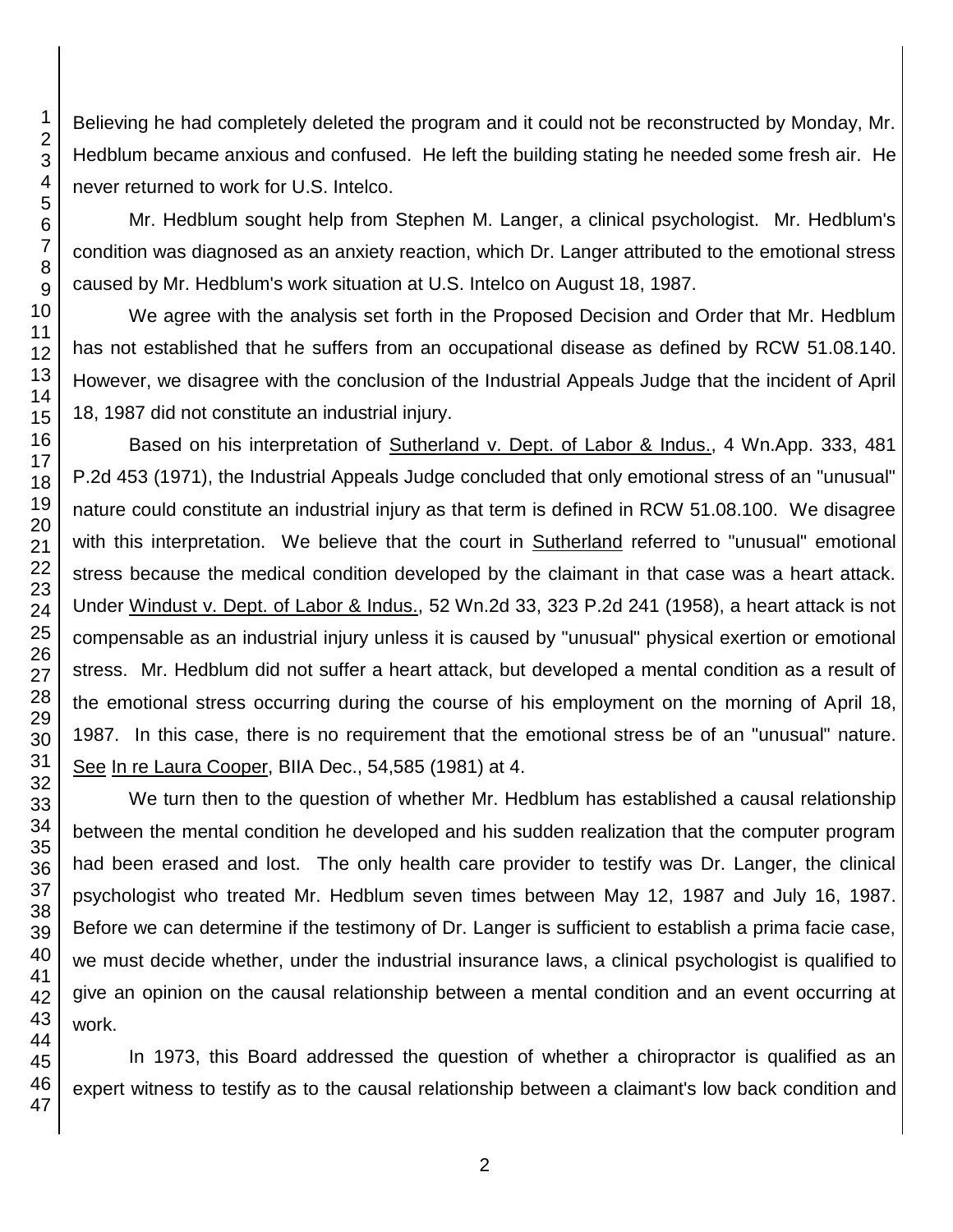his on- the-job injury. In re Everett Pfenniger, BIIA Dec., 41,425 (1973). Based on our determination that chiropractic is recognized as a special field of the healing arts, we recognized that a chiropractor can testify as to the causal relationship of those conditions which fall within the scope and field of practice of a chiropractor's license.

The recent Court of Appeals decision in Dobbins v. Commonwealth Aluminum Corp., 54 WnApp 788, P.2d (1989) is not inconsistent with this view. Dobbins merely held that the trial court did not abuse its discretion by excluding chiropractic testimony on the question of causal relationship, since that testimony went beyond the scope of chiropractic practice as authorized by the Washington statute. Thus, even though the witness in Dobbins was licensed to practice chiropractic under the broader scope of the Oregon statute, his testimony could be excluded since it related to a knee condition, an area which is beyond the scope of a Washington chiropractic license. However, nothing in Dobbins disturbs our determination in Pfenniger that a chiropractor is not precluded from testifying with respect to the causal relationship of a back condition to an industrial injury so long as the testimony is within the area of expertise encompassed by the definitional statute, RCW 18.25.005.

The Legislature has determined that as a safeguard for the people of this state, psychologists, like chiropractors, are required to be licensed. RCW 18.83.020. The practice of psychology, as defined by statute, includes counseling and guidance and the use of psychotherapeutic techniques with clients who have adjustment problems in the family, at school, at work, or in interpersonal relationships. RCW 18.83.101(1). By regulation, the specific functions of a psychologist may include mental health counseling. WAC 308-122-400.

With respect to industrial insurance claims, a psychologist is defined as a "practitioner". WAC 296-20-01002. The Department's regulations state: "Only that treatment which falls within the scope and field of the practitioner's license to practice will be allowed as treatment to an injured worker." WAC 296-20-015. Following the reasoning set forth in Pfenniger, we find that a licensed clinical psychologist can testify on the issue of causal relationship as to mental conditions -- matters that fall within the scope and field of practice of a clinical psychologist's license.

What we have before us, then, is a mental/mental industrial injury case. Mr. Hedblum is held to no greater or lesser burden of proof on the question of the causal relationship of his psychiatric condition to on-the-job stress than would apply in any industrial injury case.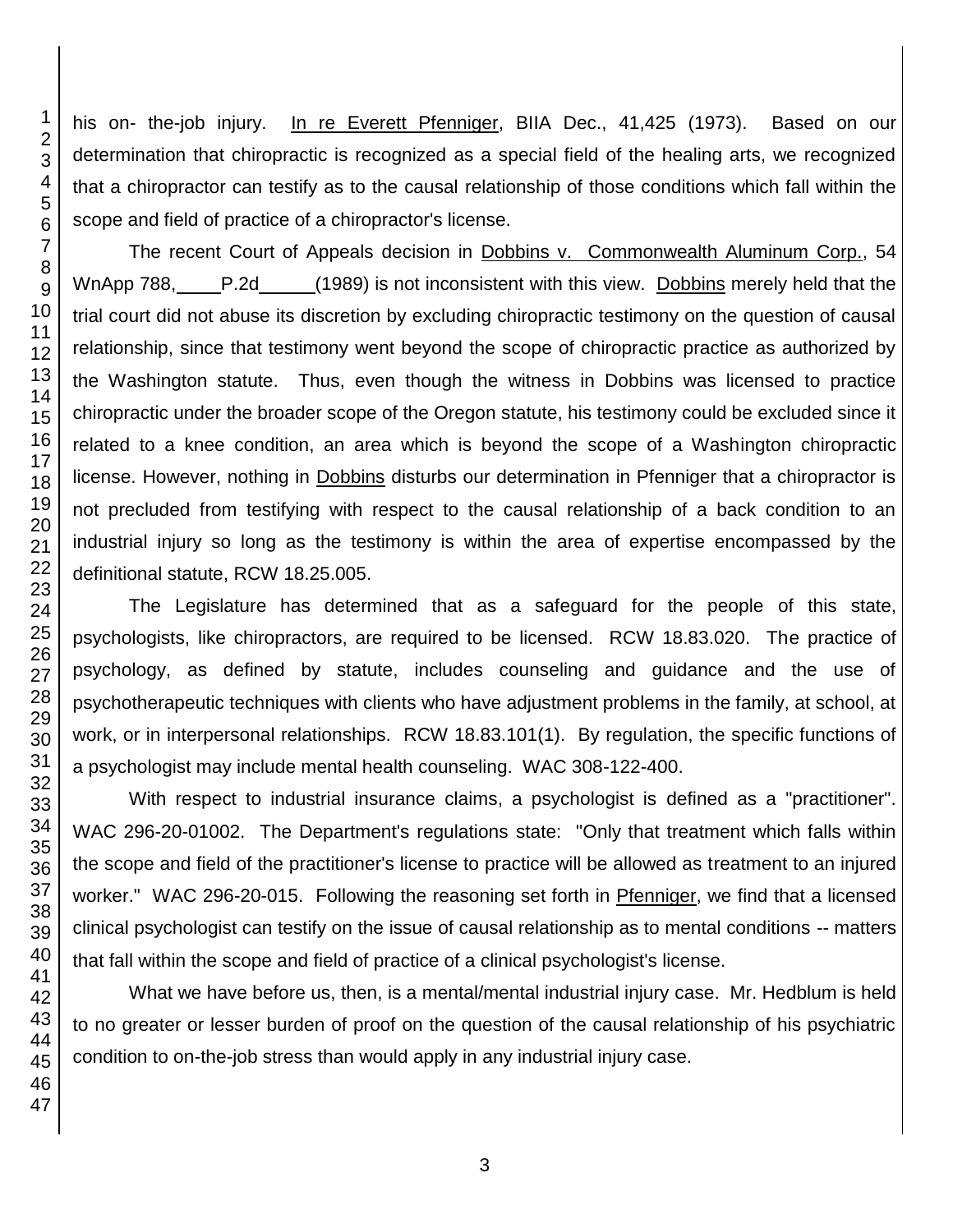The sole expert witness to testify was Dr. Langer; his opinion that the stressful on-the-job incident of April 18, 1987 caused Mr. Hedblum's anxiety reaction therefore stands unrebutted. Furthermore, the connection between the two simply makes sense.

On April 18, 1987, Mr. Hedblum discovered that a code was missing from the program he was working on and that he would not be able to meet the April 20, 1987 deadline for project completion. He told his supervisor and left the building. After driving around aimlessly for a number of hours, he went home. In the late evening of April 18, 1987 he related the events of the day to his wife and indicated he was never going to return to work at Intelco. Indeed he did not return to work on the following Monday. Instead, his wife found him "huddled up" in the bathroom and he refused to call his employer.

After a visit to his family doctor, he was referred to Dr. Langer, who first saw him on May 12, 1987 and diagnosed an anxiety reaction caused by on-the-job stress. While it is apparent from Dr. Langer's testimony that the unfortunate incident of April 18, 1987 acted upon Mr. Hedblum's preexisting psychological makeup, it is equally apparent that under our industrial insurance scheme we must take workers as we find them. See Metcalf v. Dept. of Labor & Indus., 168 Wash. 305, 11 P.2d 821 (1932). Additionally, it is clear that the requirements of proof for an industrial injury are not as stringent under our system as the requirements of proof for an occupational disease. An industrial injury need not arise naturally and proximately out of employment; it must only occur during the course of employment. Proof that an on-the- job incident proximately caused the condition complained of will suffice. Furthermore, the objective corroboration requirements imposed by Favor v. Dept. of Labor & Indus., 53 Wn.2d 698, 336 P.2d 382 (1959) as to mental/mental and mental/physical occupational disease cases, are not applicable to industrial injury cases.

Finally, the clear distinction between a mental/mental industrial injury and a mental/mental occupational disease is apparent from the legislative enactment of RCW 51.08.142 in 1988.<sup>1</sup> While this statute directed the Department to adopt a rule "that claims based on mental conditions or mental disabilities caused by stress do not fall within the definition of occupational disease in RCW 51.08.140", it was silent with respect to mental/mental industrial injuries. The Department WAC promulgated pursuant to RCW 51.08.142 specifically provides that "[s]tress resulting from exposure

l

 This statutory provision is not retroactive to the present claim, but illustrates the clear distinction which is made between a mental/mental occupational disease and a mental/mental industrial injury.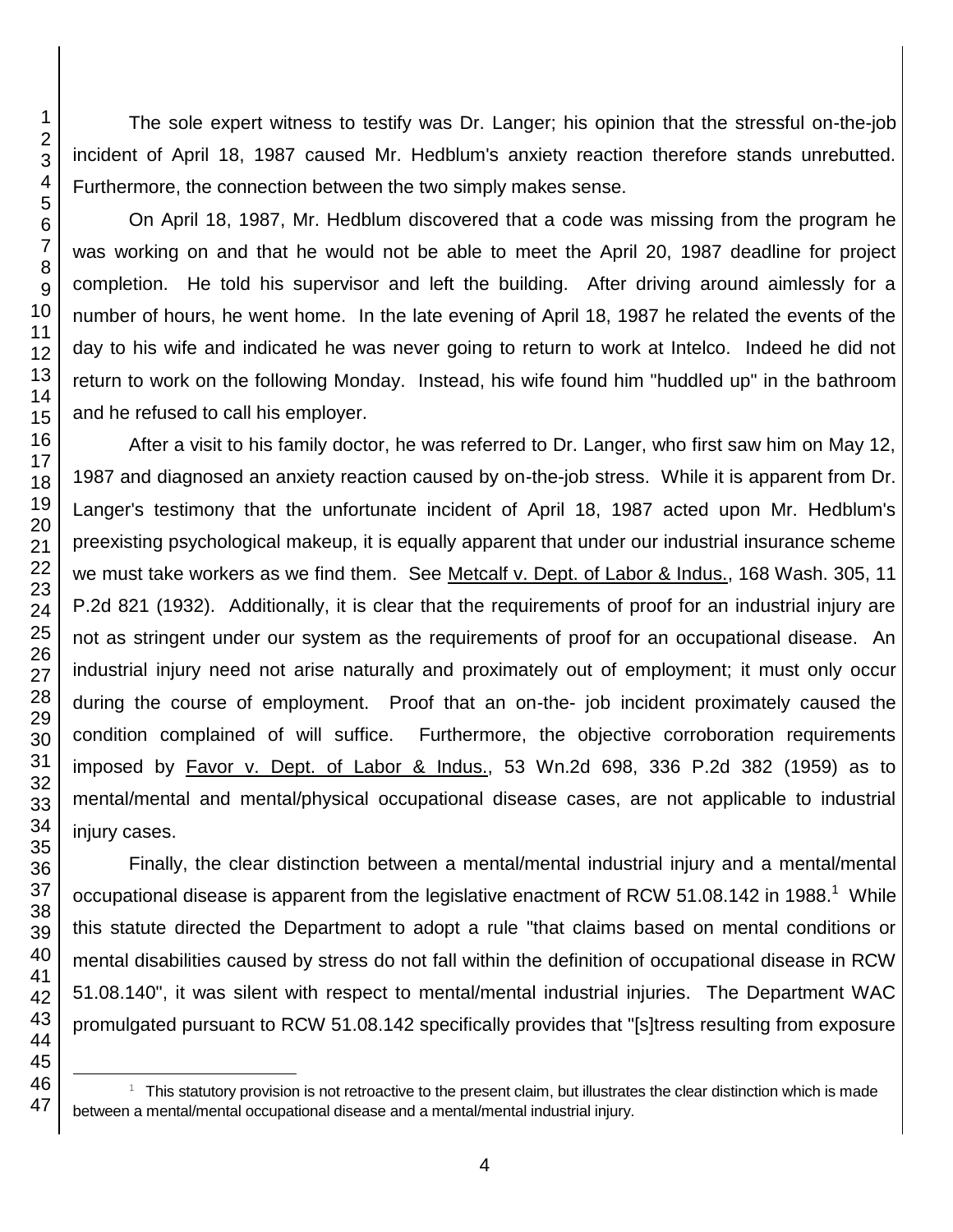to a single traumatic event will be adjudicated with reference to RCW 51.08.100", i.e., the industrial injury statute. WAC 296-14-300(2).

For the foregoing reasons we have viewed this record in the same manner as we would view any record raising the issue of whether the worker has sustained an industrial injury within the meaning of RCW 51.08.100. Based on the fact that Dr. Langer has been licensed as a psychologist in the State of Washington since 1984; that he treated Mr. Hedblum seven times between May 12, 1987 and July 16, 1987, releasing him to return to work as of June 16, 1987; that he set forth specific findings to support his conclusions; and that no expert witnesses were presented to contradict his diagnosis and conclusions, we accept Dr. Langer's opinion that there is a causal relationship between the particular emotional stress Mr. Hedblum experienced on the job on the morning of April 18, 1987, and the anxiety reaction which was produced as an immediate result.

After consideration of the Proposed Decision and Order and the Petition for Review filed thereto, and a careful review of the entire record before us, we are persuaded that Mr. Hedblum has established that he suffered an industrial injury within the meaning of RCW 51.08.100 on April 18, 1987.

## **FINDINGS OF FACT**

1. On April 29, 1987, the claimant filed an accident report with the Department of Labor and Industries alleging that he had suffered an industrial injury or a condition caused by an occupational disease on April 18, 1987 while working for U.S. Intelco Networks, Inc. On October 9, 1987, the Department issued an order rejecting the claim for the reasons that the condition was neither the result of an industrial injury nor an occupational disease, and that the condition preexisted the alleged injury and was not related thereto.

On October 14, 1987, the claimant filed a protest and request for reconsideration of the Department's order of October 9, 1987. On November 24, 1987, the Department issued an order holding its previous order of October 9, 1987 in abeyance. On April 27, 1988, the Department issued an order indicating that the claim would remain rejected pursuant to its previous order of October 9, 1987.

On May 26, 1988, a notice of appeal of the Department's order of April 27, 1988 was filed by the claimant with the Board of Industrial Insurance Appeals. On June 14, 1988 the Board issued an order granting the appeal, assigning it Docket No. 88 2237 and directed that proceedings be held on the issues raised.